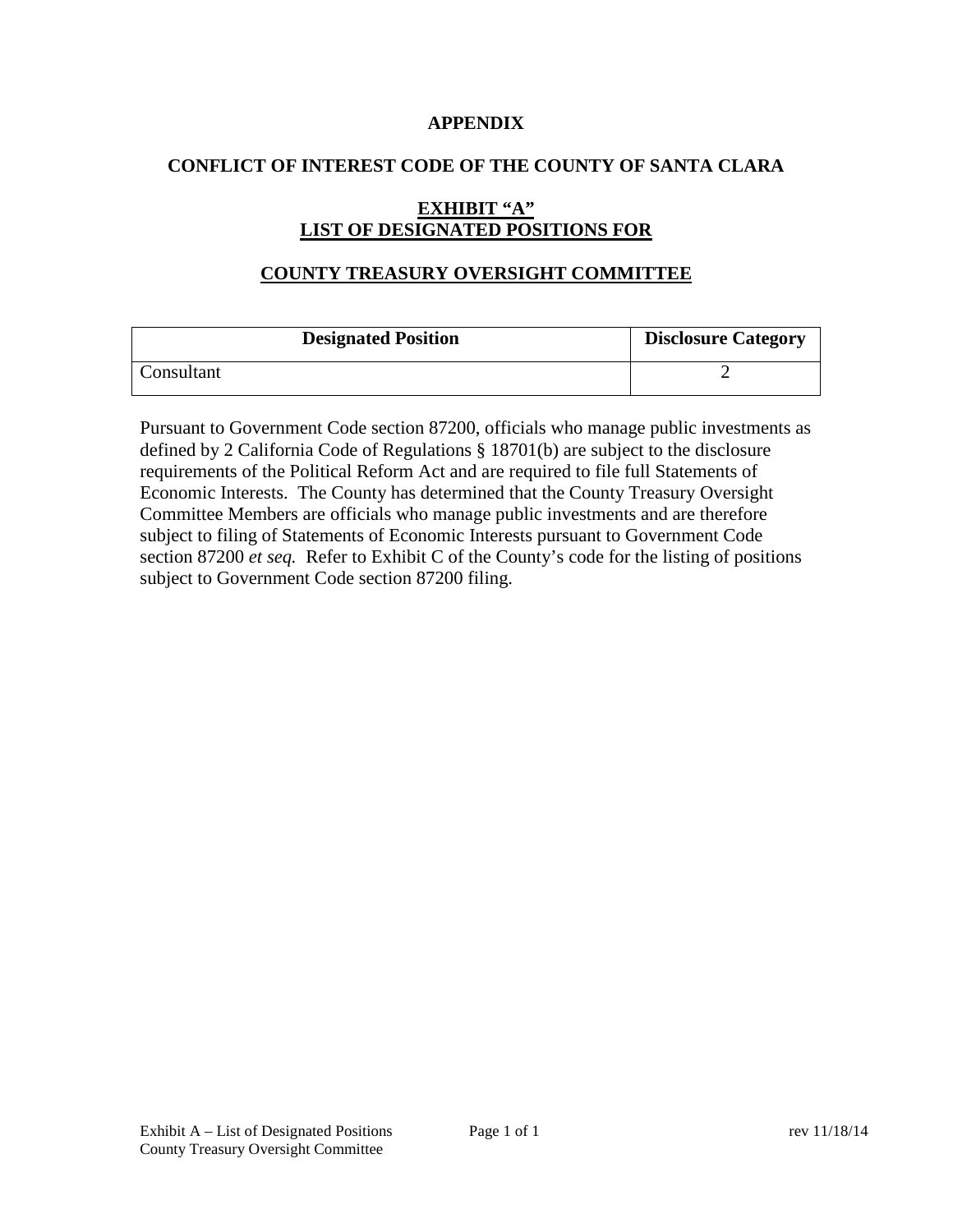#### **APPENDIX**

### **CONFLICT OF INTEREST CODE OF THE COUNTY OF SANTA CLARA**

## **EXHIBIT "B" DISCLOSURE CATEGORIES FOR**

## **COUNTY TREASURY OVERSIGHT COMMITTEE**

Pursuant to the County of Santa Clara's Conflict of Interest Code, Disclosure Categories 1 and 2 shall read as follows for all Code Agencies.

**Disclosure Category 1:** Persons in this category shall disclose:

(1) all investments in, business positions in, and income (including gifts, loans and travel payments) from:

(a) all sources that provide, plan to provide, or have provided in the last two years, facilities, goods, software, hardware, or related technology, equipment, vehicles, machinery or services, including training or consulting services, to the County;

(b) all sources that are subject to the regulatory, monitoring, investigatory, enforcement, valuation, certification, permit or licensing authority of, or have an application for a license, permit or certificate pending before, the County;

(c) all sources that receive, are planning to apply to receive, or have received in the last two years, grants or other monies from or through the County; and sources that receive referrals to provide assessments and/or treatments that are required or recommended by the County; and

(2) all interests in real property in the County of Santa Clara located entirely or partly within the County, or within two miles of County boundaries, or of any land owned or used by the County.

**Disclosure Category 2:** Each Consultant shall disclose: (1) all investments in, business positions in, and income (including gifts, loans and travel payments) from: (a) all sources that provide, plan to provide, or have provided in the last two years, facilities, goods, software, hardware, or related technology, equipment, vehicles, machinery or services, including training or consulting services, to the County; (b) all sources that are subject to the regulatory, monitoring, investigatory, enforcement, valuation, certification, permit or licensing authority of, or have an application for a license, permit or certificate pending before, the County; (c) all sources that receive, are planning to apply to receive, or have received in the last two years, grants or other monies from or through the County; and